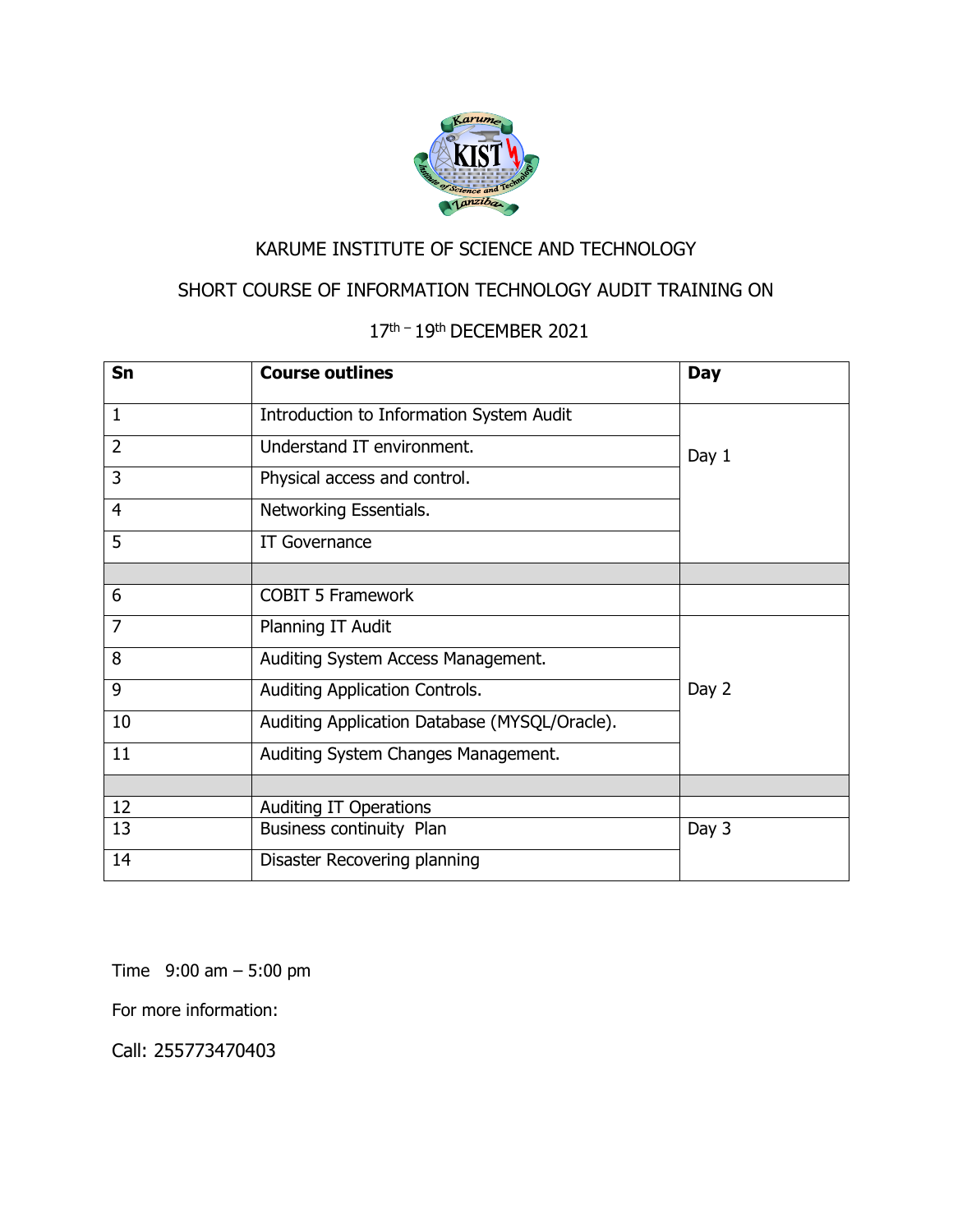

## **KARUME INSTITUTE OF SCIENCE AND TECHNOLOGY ZANZIBAR**

#### **INFORMATION TECHNOLOGY AUDIT TRAINING COURSE REGISTRATION FORM**

| Registration confirmation and full fees payments done one week before the course<br>commencement |  |  |  |
|--------------------------------------------------------------------------------------------------|--|--|--|
| For more information:                                                                            |  |  |  |
| Director Karume Institute of science and Technology,                                             |  |  |  |
| P. O. Box 467                                                                                    |  |  |  |
| Tel: +255 24 22 30222 / 255773470403                                                             |  |  |  |
| E-mail: info@kist.ac.tz                                                                          |  |  |  |
| Website: http://www.kist.ac.tz                                                                   |  |  |  |
| Cash or Cheques deposited at: KIST Account, PBZ: Account no: 0404391000                          |  |  |  |
| Course fees Tsh 400,000/- including breakfast, lunch, learning materials and certificate         |  |  |  |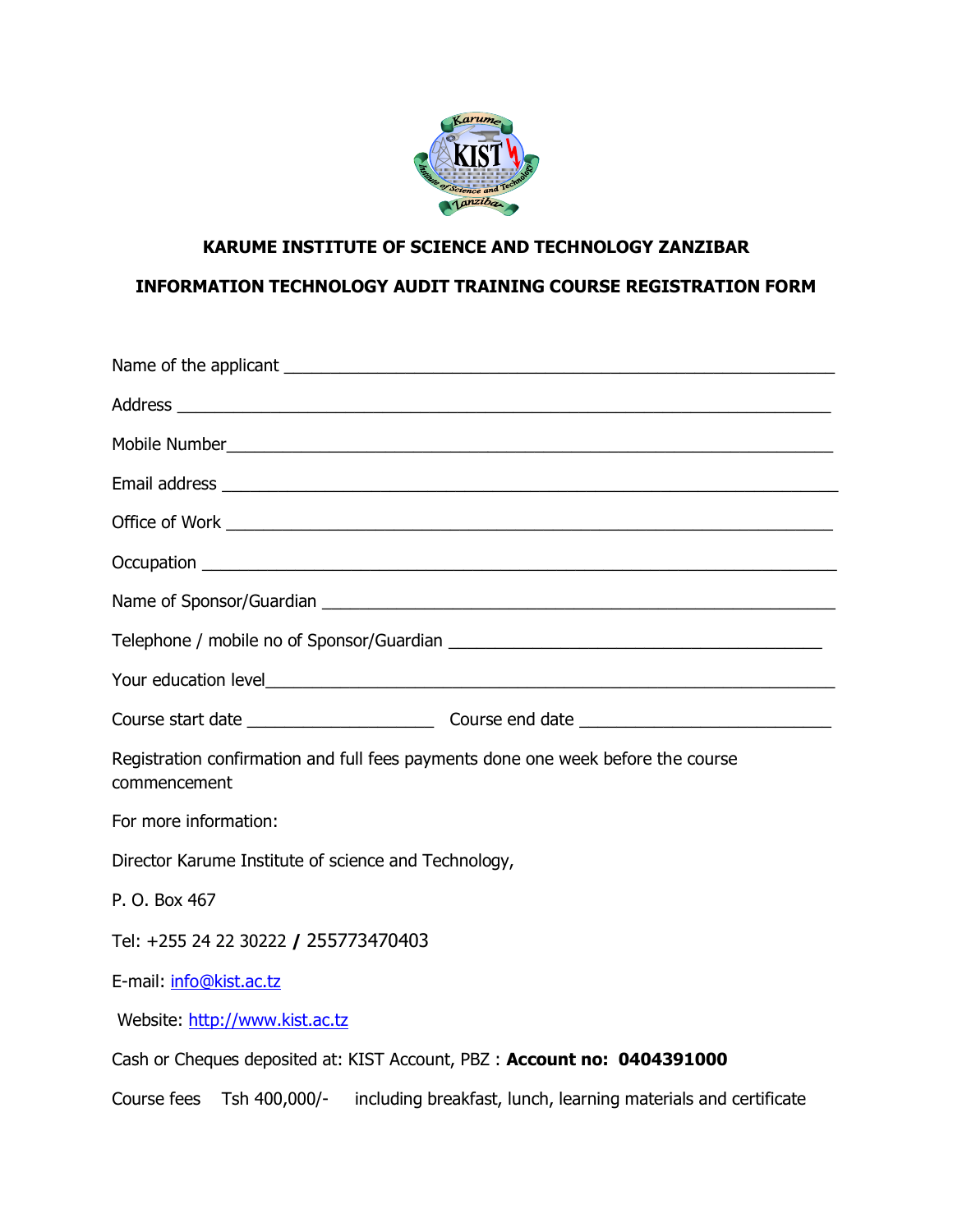#### **INSTRUCTORS BIOGRAPHY**

|                        | DR. MAHMOUD A. ALAWI<br>DIRECTOR, RESEARCHER AND CONSULTANT<br>Director of Karume Institute of Science and Technology (KIST). Ph.D.<br>in Computer Science focused on Network and Communication<br>Technology.<br>He is a Director, Researcher, and Consultant. His research interest<br>includes Network Security, Computer Forensics, Internet of Things<br>(IoT), Big data analytics and Wireless Communication in general. He                                                          |
|------------------------|--------------------------------------------------------------------------------------------------------------------------------------------------------------------------------------------------------------------------------------------------------------------------------------------------------------------------------------------------------------------------------------------------------------------------------------------------------------------------------------------|
| Mr Ali Mabrouk<br>Juma | received several academic awards like the Outstanding Research<br>Award, Best Publications Award, and Best Projects Award.<br>Ali is the founder and Managing Partner of A&M International<br>Consultants, a firm dealing with Internal Auditing, Quality                                                                                                                                                                                                                                  |
|                        | Assessment, Risk Management and Fraud Examination. Hehas been<br>working in public sector internal audit for 13 years.<br>Ali is an expert in Fraud Examination, Governance, Risk Management                                                                                                                                                                                                                                                                                               |
|                        | and IT Control. He is a former board member of Institutes of Internal<br>Auditors (IIA), Tanzania and former member of Disciplinary<br>Committee of Institute of Internal Auditors (IIA), Tanzania and heis a<br>Member of Audit Committee of Ministry of Education and Vocational<br>Training (Zanzibar).                                                                                                                                                                                 |
|                        | Ali is a graduate of Master of Science in Accounting and Finance(MSc<br>in Accounting and Finance) and he also holds a Master of Science in<br>Procurement and Supply Chain Management (MSc in Procurement<br>and Supply Chain Management). Ali is a member of Association of<br>Certified Fraud Examiner (ACFE) based at Texas in USA and he is<br>Certified Fraud Examiner's (CFE). He is a Certified Risk Management<br>Professional (CRMP) issued by the Institute of Risk Management. |
|                        | Similarly, Ali is a member of Information System Audit and Control<br>Association (ISACA), Global and He is a Certified Information System<br>Auditor, (CISA)                                                                                                                                                                                                                                                                                                                              |
|                        | He is a Certified Quality Assessment Auditor issued by the Institute of<br>Internal Auditor, USA received several academic awards like the<br>Outstanding Research Award, Best Publications Award, and Best<br>Projects Award.                                                                                                                                                                                                                                                             |